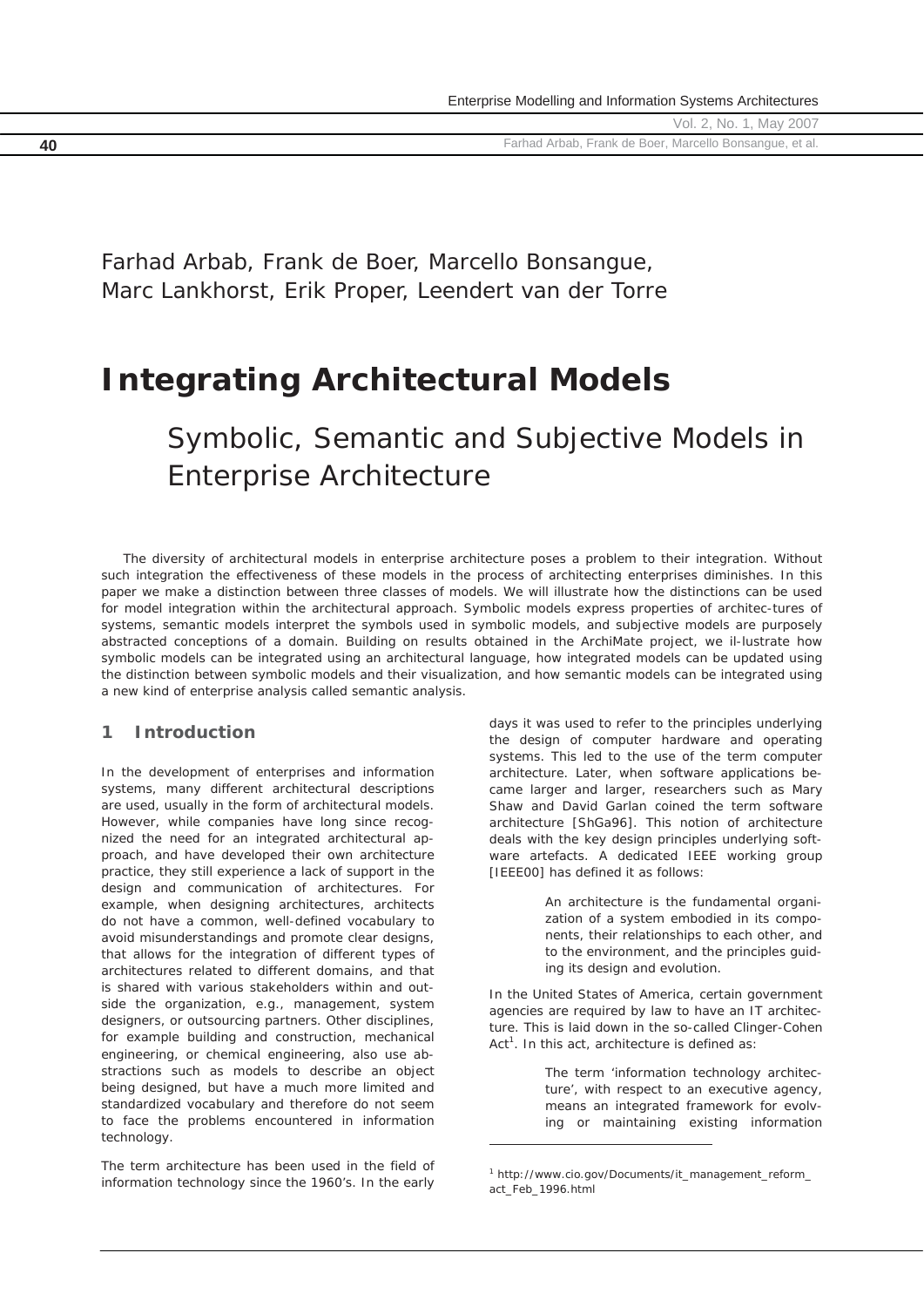| Vol. 2, No. 1, May 2007          |  |
|----------------------------------|--|
| Integrating Architectural Models |  |

technology and acquiring new information technology to achieve the agency's strategic goals and information resources management goals.

The Open Group's architecture work group<sup>2</sup> provides two definitions of architecture depending on the context:

- x A formal description of a system, or a detailed plan of the system at component level to guide its implementation.
- The structure of components, their interrelationships, and the principles and guidelines governing their design and evolution over time.

Architectures are usually described in terms of models [IEEE00]; architectural models. These architectural model can either have a design oriented nature (architectural blueprints, see e.g. [Boar99]) or a regulative nature (architecture principles, see e.g. [TaCa93]). What distinguishes an architectural model from other models, is the role the former models play (quoting the earlier mentioned IEEE definition) in expressing the fundamental organization of a system embodied in its components, their relationships to each other, and to the environment, and the principles guiding its design and evolution.

The work reported in this paper is the result of the ArchiMate project<sup>3</sup>, which involved a consortium comprising ABN AMRO Bank, Stichting Pensioenfonds ABP, the Dutch Tax and Customs Administration, Ordina, Telematics Institute, Centrum voor Wiskunde en Informatica, Radboud University Nijmegen, and the Leiden Institute of Advanced Computer Science. The aim of the project was to provide concepts and techniques [JVB+03, JLB+04] to support enterprise architects in the visualization, communication and analysis of integrated architectures.

Before the ArchiMate project was initiated a survey was conducted with the industrial partners. The aim of this survey was to gain an understanding of the problems these organizations were suffering from with regards to their use of architectures. Using the outcome [Bosm02] of this initial survey the goals of the ArchiMate project were set [Lan+05]. As part of this survey, it was found that the abstract nature of both the object being designed and the descriptions of this design in the form of models leads to at least the following problems:

2 http://www.togaf.org

-

- Confusion exists with respect to the distinction among a model's presentation, content, and semantics: what does the model look like, what elements does it contain, and what are the relations of these elements to parts of reality (i.e., of the information system)?
- To capture the diverse and abstract nature of information systems often requires the use of multiple large, complex, and interrelated models providing insight into the system from different viewpoints. Comprehending these in their entirety may be a daunting task.
- In information technology the technological building blocks, their abilities and their boundaries, are not as clear (and stable) as they are in the other disciplines.
- The architectures are not just referring to technological phenomena, but also refer to socio-economical phenomena such as business/work processes, etc. This makes it much harder to come up with a limited set of architectural descriptions, models and associated languages.

Due to these reasons it was concluded [Lan+05] that a more general and flexible approach to the integration of architectural models was called for. In doing so, this paper will go beyond the kinds of model integration studied with a long tradition in information systems, and elsewhere, by addressing the following two issues.

- We are not only interested in the static case where architectural models are related to each other and should satisfy some coherence criteria, but we are in particular interested in the dynamic case where models are updated, and as a consequence other models are updated as well.
- We are interested not only in syntactic approaches relating one formalism to another one, but we also use the semantics of the models during the integration.

To address these issues, it is essential not to confuse the various uses of 'model' in literature. The colloquial use of the term *model* in enterprise architecture generally refers to a (graphical) symbolic model (viz. the IEEE standard as presented in [IEEE00], the use in UML, etc). The interpretation of such a symbolic model in terms of a formal language (such as logic or set theory) is referred to as a *semantic model*. A semantic model does not have a symbolic relation to architecture, as it does not contain symbolic references to reality. However, stating that the

<sup>3</sup> http://www.archimate.com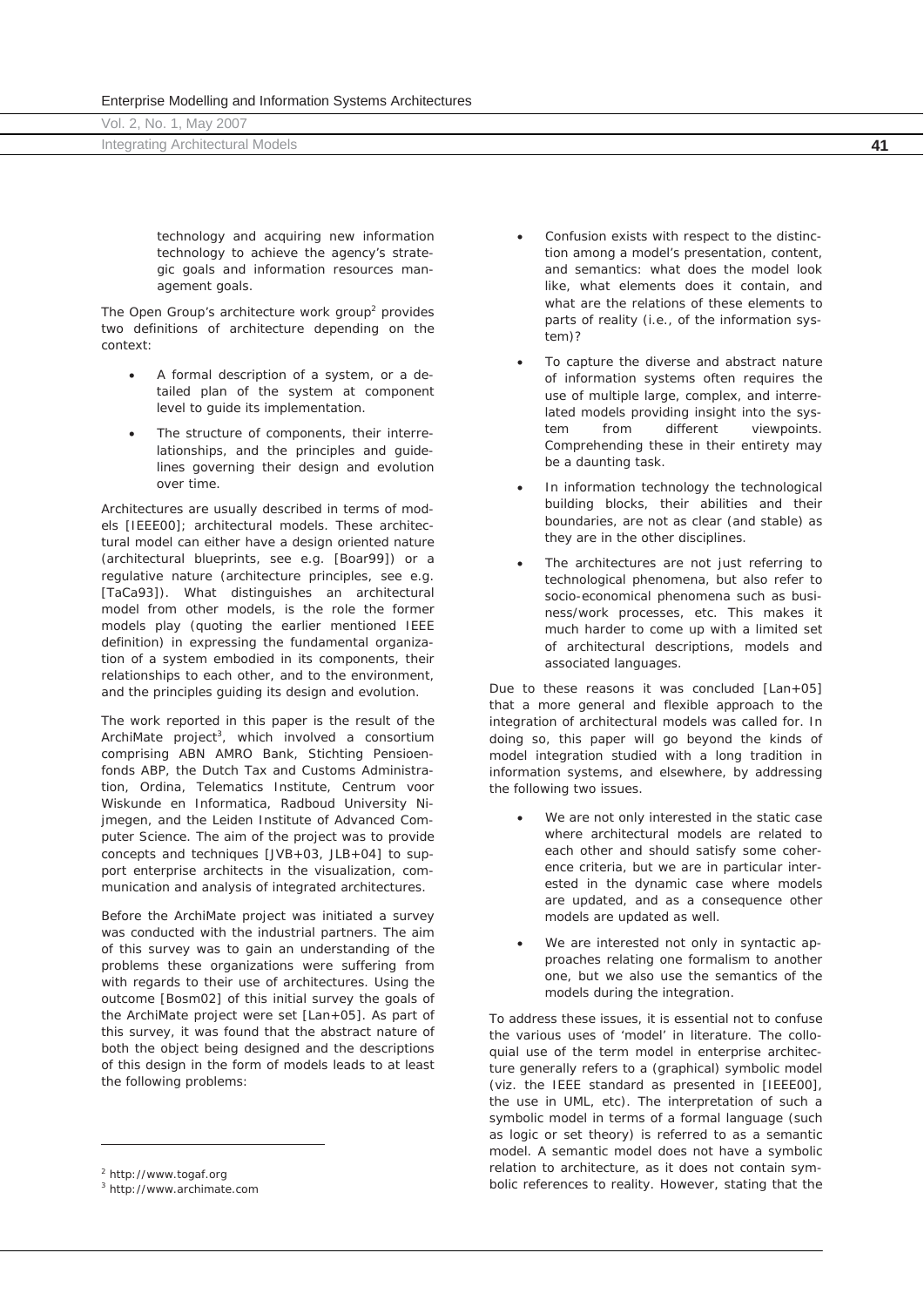Vol. 2, No. 1, May 2007 **42** Farhad Arbab, Frank de Boer, Marcello Bonsangue, et al.

semantic model associated to some given symbolic model captures the meaning of the latter model, we ignore some important issues that are at play when dealing with models in an architecting context. What is still missing is the (inherently subjective) nature of human interpretation of these models. In some studies such as [FVV+98], models are defined as purposely abstracted conceptions (as held by a human viewer) of a domain; we call them subjective models. It should be noted that the field of enterprise architecture requires a perspective involving both computer science, information systems and business sciences perspective.

This paper should also be understood from such a mixed perspective. In enterprise architecture, both the formal and informal worlds meet, as well as the physical, social and informational worlds. The results of the ArchiMate project, as reported in [Lan+05], are indeed being used in practice by companies within the Netherlands as well as abroad. Tool vendors such as BizzDesign, IDS Scheer and Troux also provide (certified!) support for the ArchiMate modelling language. Currently, an ArchiMate foundation (www.archimate.com) is furthering the use and evolution of ArchiMate.

# **2 Integration of Architectural Domains**

The aim of this section is to provide a motivation for the distinction among symbolic, semantic and subjective models. We provide some examples which aim to illustrate the problem, each of which are based on the issues brought forward in the aforementioned initial survey [Bosm02] of the ArchiMate project.

As mentioned before, even though companies have long since recognized the need for an integrated architectural approach and have indeed developed their own architecture practice, they still suffer from a lack of support in the design, communication, realization and management of architectures and related models. Several categories of needs with regards to architectural models can be identified. With respect to the different phases in the architecture life cycle, we identify the following categories of needs:

Design - When designing architectures, architects should use a common, well-defined vocabulary to avoid misunderstandings and promote clear designs. Such a vocabulary must not just focus on a single architecture domain, but should allow for the integration of different types of architectural models related to different domains.

- Communication Architectural models are shared with various stakeholders within and outside the organization, e.g., management, system designers, or outsourcing partners. To facilitate the communication about architectures, it should be possible to precisely represent the relevant aspects for a particular group of stakeholders.
- x Realization & integration To facilitate the realization of architectures and to provide feedback from this realization to the original architectures, links should be established with design activities on a more detailed level, e.g., business process design, information modeling or software development. These links should be established between different plains of realization (conceptual, logical and physical), as well as between different aspects (information, process, services, etc).
- Change An architecture often covers a large part of an organization and may be related to several architectural models. Therefore, changes to an architecture may have a profound impact. Analysis of impact of change is also needed to select between different design alternatives. One alternative may be able to better absorb anticipated changes than another. Assessing the consequences of such (potential) changes beforehand, and carefully planning the evolution of architectures are therefore very important. Until now, support for this is virtually non-existent.

In current practice, enterprise architectures often comprise many heterogeneous models and other descriptions, with ill-defined or completely lacking relations, inconsistencies, and a general lack of coherence and vision. The main driver behind most of the needs identified above is the complexity of architectures, their relations, and their use. Many different architectures or architectural views co-exist within an organization. These architectures need to be understood by different stakeholders, each at their own level. The connections and dependencies that exist among these different views make life even more difficult. Management and control of these connected architectures is extremely complex. Primarily, we want to create insight for all those that have to deal with architectures. There are many instances of this integration problem, of which we discuss two examples below. In general, some integration problems can be easily solved, for example by using an existing standard; others are intrinsic to the architectural approach and cannot be ''solved'' in the usual sense. These hard cases are intrinsic to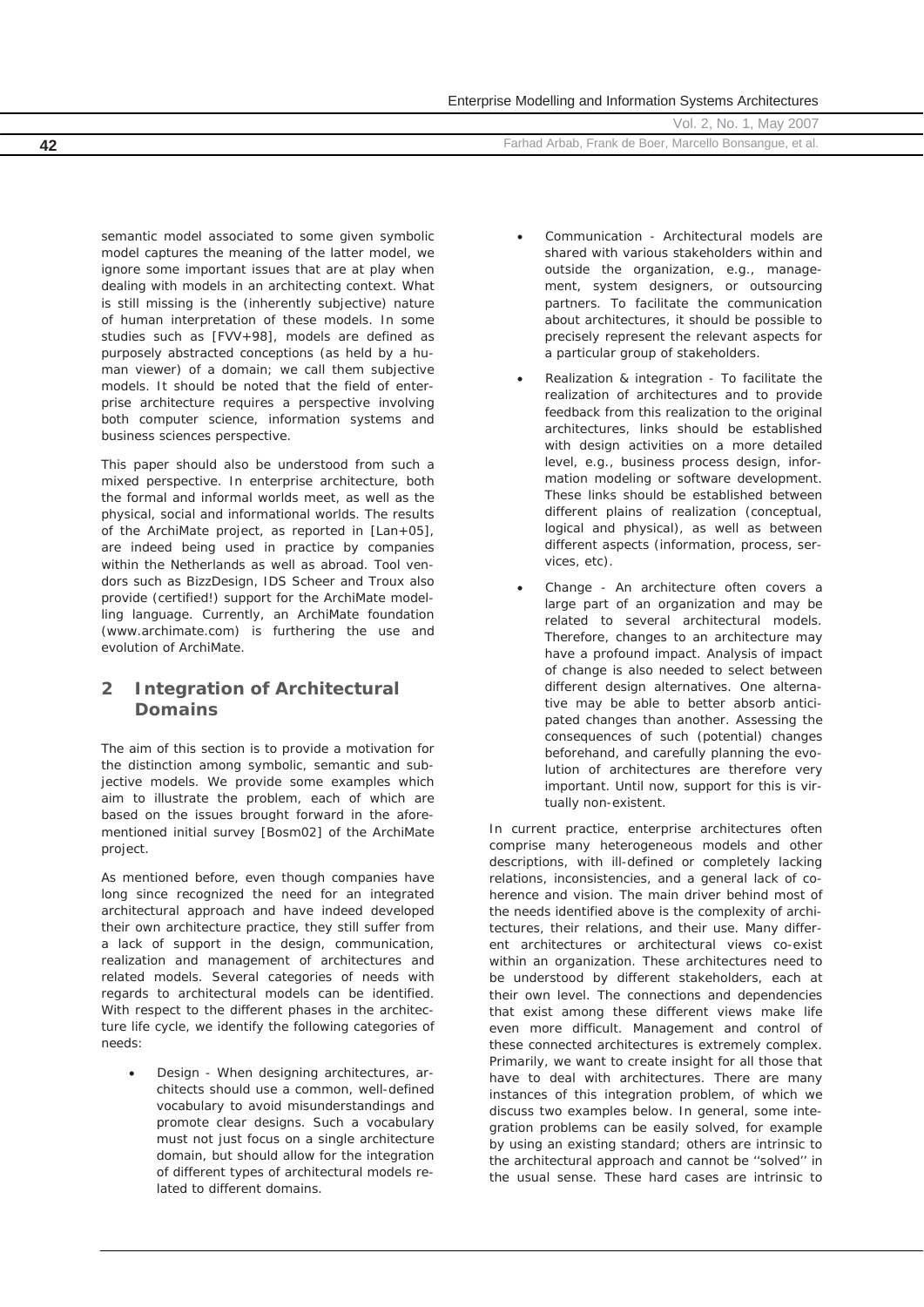Integrating Architectural Models **43**



the complexity of architecture, and removing the problem would also remove the notion of architecture itself. This is illustrated by the example below. *Figure 1: Heterogeneous architectural domains* 

> Consider Figure 1, which contains several architectural models. The five architectures may be expressed as models in UML, or models from cells of the Zachman's architectural framework, or any kind of combination. For instance, there may be a company that has modelled its applications in UML, and its business processes in BPMN. In all these cases, it is unclear how concepts in one view are related to concepts in another view. Moreover, it is unclear whether views are compatible with each other.

The integration of the architectural models in Figure 1 is likely to be problematic due to the fact that they have been developed by distinct stakeholders, with their own concerns. Relating architectures means relating the ideas of these stakeholders, of which most remain implicit. A consequence is that we often cannot assume to have complete one-to-one mappings, and the best we can ask for is that views are in some sense consistent with each other.

In complex integration cases involving multiple stakeholders, it is clear that integration is a bottomup process, in the sense that first concepts and languages of individual architectural domains are defined, and only then the integration of the domains is addressed. We can summarize Example 0.1 by observing that the integration of architectural models is hard due to the fact that architectures are given and used in practice, and cannot be changed. It is up to those who integrate these models to deal with the distinct nature of architectural domains.

In every organization there are likely to be some (architectural) models which have not been integrated, simply because integration takes time and effort. In some cases, the integration is not worth the costs and effort. However, lack of integration means that certain questions involving multiple models cannot be answered. A particular problem in enterprise architecture is that due to a lack of model integration, stakeholders in an organization do not have access to all the same/relevant information. In extreme cases, they may even have conflicting information. The industrial partners of the ArchiMate project regarded the information mismatch due to lack of integration between architectural models as being one of the stumbling blocks on the road to better business/IT alignment [HeVa93]. At the same time, however, quantifying this jointly held belief was found to be hard, given the fact that there are many other interfering issues in business/IT alignment, of course.

When looking at everyday architectural practice, it is clear that some integration problems occur more frequently than others. A typical pattern is that some architectural models describe the structure of an architecture at some point in time, whereas other models describe how the architecture changes over time.

The above discussed example illustrates how compositionality also introduces integration problems. Finally, the importance of model integration, and its challenges, also comes to the fore in the move towards model-driven software development. In the context of MDA [Fran03], the modelling techniques from the original UML [BoRJ99] need to be integrated better. It is no secret, however, that the relationships between the original UML diagramming techniques is not always explicit and unambiguous.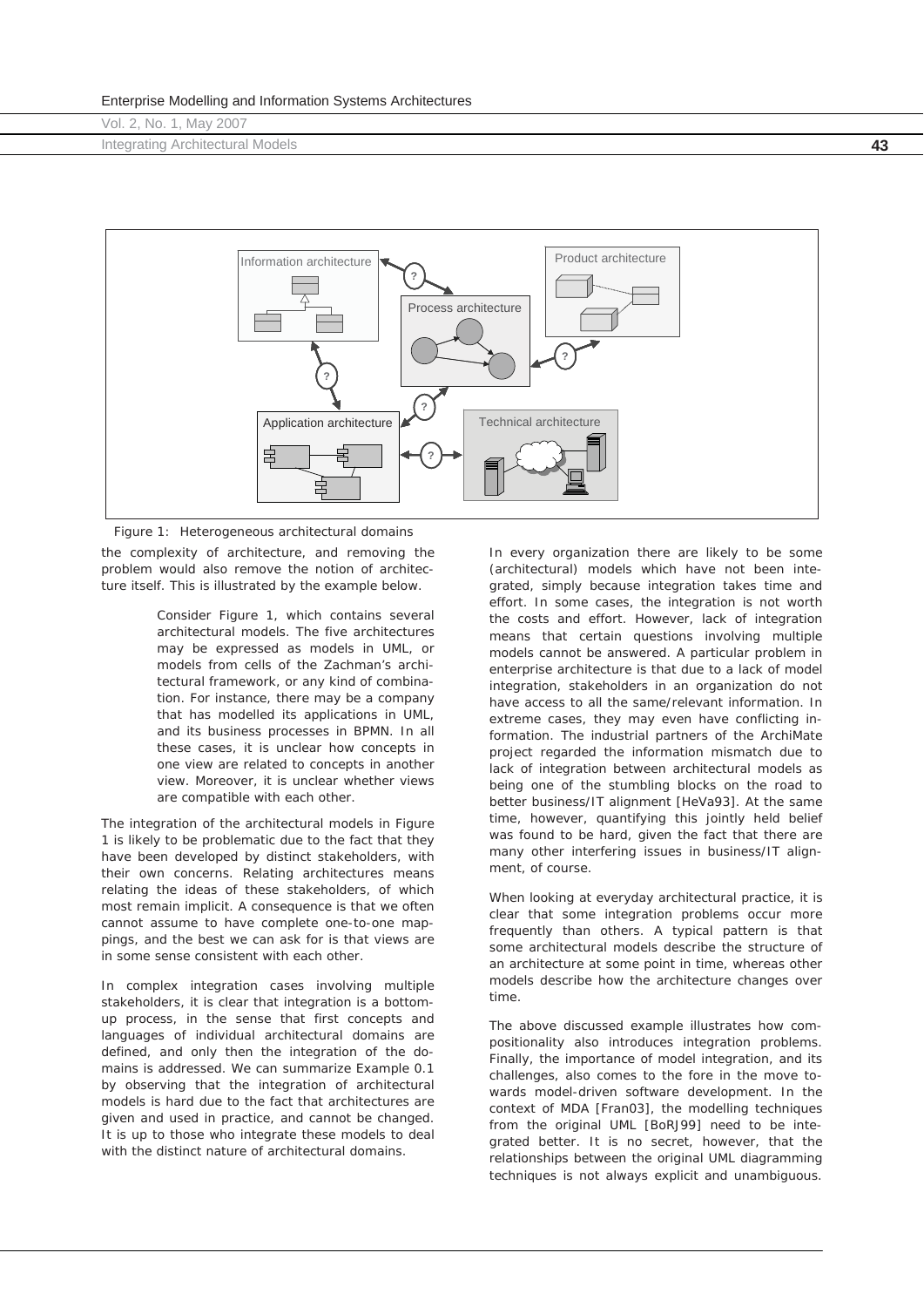Vol. 2, No. 1, May 2007 **44** Farhad Arbab, Frank de Boer, Marcello Bonsangue, et al.

In the more recent version [OMG03] of the UML, part of these problems has been remedied.

# **3 Symbolic, semantic and subjective models in enterprise architecture**

To discuss the integration of architectural models, a common terminology is needed. Just like architectural diagrams are often misinterpreted due to the fact that each stakeholder interprets the picture in its own way, also architectural concepts are often misinterpreted. Despite the fact that there seems to be an increasing consensus on the terminology used, for example brought forward by the efforts of the IEEE 1471 working group, in practice one still finds many distinct definitions of relevant architectural concepts, such as model, meta-model, and view.

In this section we therefore define and discuss our terminology. More specifically, we introduce the notions of subjective, symbolic and semantic model. These three classes of models will be discussed in more detail below. The distinction between these three classes of models is essentially based on Morris' meaning triangle [Morr46], where a distinction is made between a ''sign'' (symbolic model), ''object'' (semantic model) and ''concept'' (subjective model).

### **3.1 Symbolic models**

A *symbolic model* expresses properties of architectures of systems. As such it contains symbols that refer to reality, which explains the name of this type of models. The role of symbols is crucial, as we do not talk about systems without using symbols. The reason is that systems are parts of reality, and we cannot directly talk about reality as we cannot know the system by itself. Symbolic models are the formalization of one or more aspects of the architecture of a concrete system.

A symbolic model is expressed using a description language, a representation of the model that is often confused with its interpretation. For example the expression 3+5 may be intended to mean a particular natural number, but in this case it should just be regarded as notation being part of the syntactic model of the natural numbers. Strictly speaking, a description language describes both the *syntactic structure* of the model and its *notation*, i.e., the words or symbols used for the concepts in the language. We make a strict separation between structure and the notation, and we will use the term 'model' to refer to the structure.

The core of every symbolic model is its *signature*. It categorises the entities of the symbolic model according to some names that are related, linguistically or by convention, to the things they represent. These names are called *sorts* (as used in first order logic). Relations between entities of some sorts and operations on them are also declared as relation symbols in the signature. After the relations have been specified, they can be used in languages for constraining further or analyzing the nature of the symbolic model. An example is in order here, before we go any further. Figure 2 exhibits a structural description of the employees of a company.



*Figure 2: Syntactic model of directoremployee relationship* 

We need to recall that the above is a syntactic structure, that is, a description of a symbolic model with a signature whose sorts are Employee and Director, and with respective entities related by a relation named Responsible for. As yet we have assigned no meaning to it, we have only categorized the entities of the symbolic model into two categories and named a relation between the entities belonging to two sorts. The syntactic names used for the sorts and relations push our intuition some steps ahead: we know what an employee is, what a director is and what responsible for means. However, while these syntactic names help us in our understanding, they are also the main source of confusion in the communication and analysis of an architecture. We could have named the above sorts *X* and *Y* to better retain the meaningless quality of the syntax, and avoid confusion with semantics.

A signature thus provides a conceptual glossary in whose terms everything else in the symbolic model must be described, similar to the English dictionary for the English languages. Additionally, a signature comprises information to capture certain aspects of the ontology of an architecture. For example it may include hierarchical information between sorts in terms of a "is a" relationship, or containment information in terms of an ''includes'' relationship, or dependency information in terms of a ''requires'' relationship. Signatures containing this additional information are more general than a glossary. They provide a conceptual schema, similar to the schema provided to biologist by the species classification.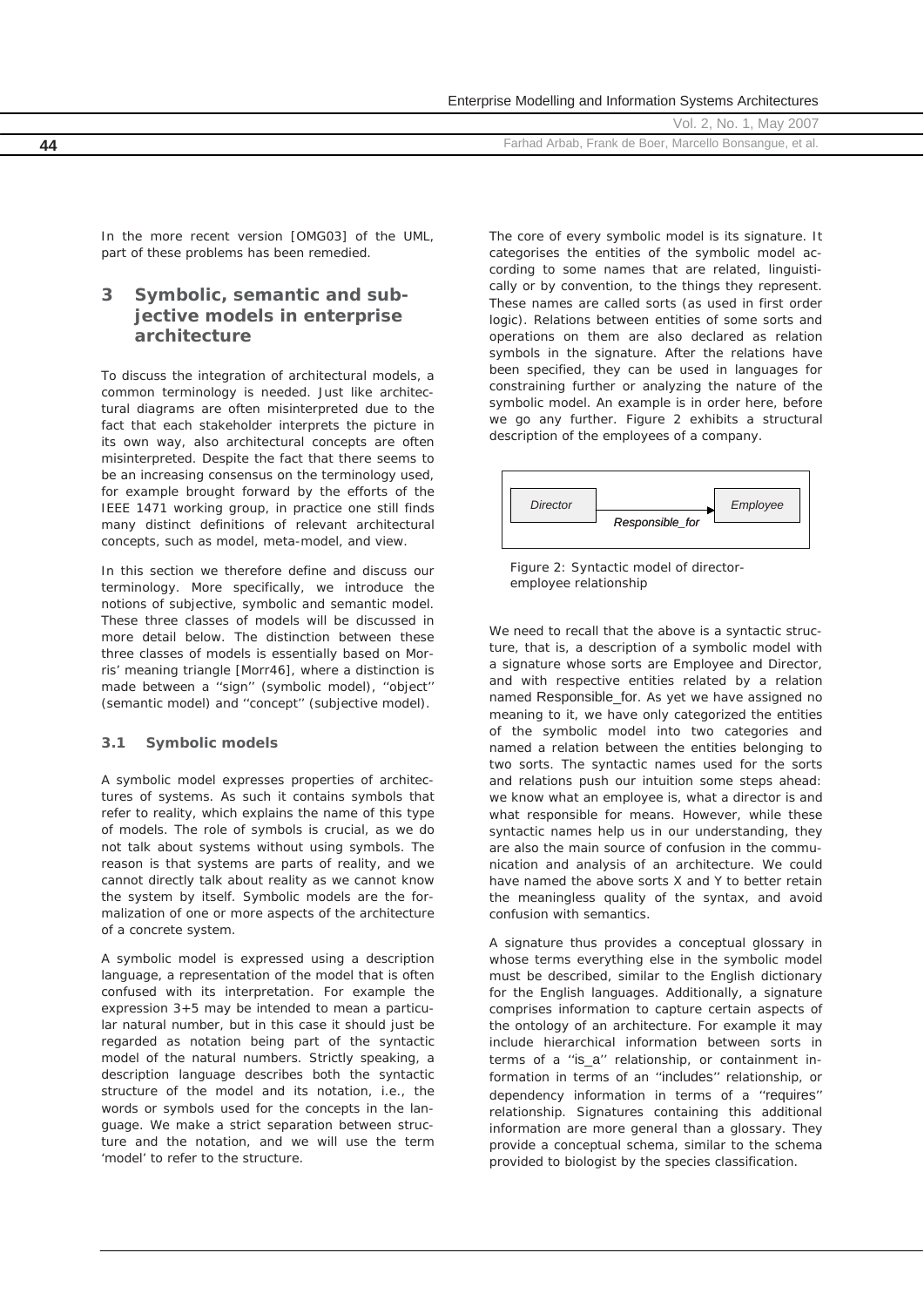Integrating Architectural Models **45**



*Figure 3: Extended symbolic model* 

For example, Figure 3 extends the previous signature with an "is\_a" relationship between the sorts Director and Employee, intuitively suggesting that every director is also an employee. Moreover, the symbolic model may also contain a set of actions, and the signature a set of action symbols, the meaning of which we discuss in the following section below.

#### **3.2 Semantic Models**

To make the notion of semantics explicit, we distinguish between a symbolic model and a semantic model. When stakeholders refer to architectures and systems, they can do so only by interpreting the symbols in the symbolic models. We call such an interpretation of a symbolic model a *semantic model*. A semantic model does not have a symbolic relation to architecture, as it does not contain symbolic references to reality. There is, however, a relation between a semantic model and reality, because a semantic model is an abstraction of the architecture. To understand this relation between semantic model and architectures, one should realize that an important goal of modeling is to predict/mimic a planned/pre-existing reality. When a symbolic model makes a prediction, we have to interpret this prediction and test it in reality.

There are various ways in which we can visualize the relation between the four central concepts of enterprise, architecture, symbolic model and semantic model. We put the concept of architecture central, as is illustrated in Figure 4. In general, there can be a large number of different interpretations for the same symbolic model. This reflects the intuition that there can be many architectures that fit a specific architectural description.

There are (at least!) two kinds of abstraction we use in creating a model of reality. The first is abstracting from (properties of) the precise entity in reality to which a concept refers. This occurs for example when we make a model of the static structure of an application in terms of its components, leaving out (i.e., abstracting from) their behaviour. The second kind is abstraction from differences between entities in reality by grouping them into a single concept. This is sometimes referred to as generalization, and occurs for example when we use the concept 'employee', which groups the individuals in a company. This is related to the notion of 'sorts' discussed below.



*Figure 4: The enterprise, its architecture, symbolic and semantic models* 

The above four concepts and their relations are used in engineering both for informal as well as formal models. The relevant distinction we emphasize between symbolic and semantic models is the distinction between using symbols to refer to reality, and abstractions of reality that only refer to reality by interpreting the symbols of the symbolic model. Note that this is not the same distinction as the one between informal and formal models: Within the class of informal models, expressed for example in natural language, both kinds exist, as well as within the class of formal models, expressed for example in first order logic.

The semantics of a modelling language is given by a *semantic model*, an interpretation of the symbolic model. A semantic model usually assumes the existence of some mathematical objects (sets for example), used to represent the basic elements of a symbolic model. Operations and relations of a symbolic model are mapped to usually better understood operations and relations amongst the mathematical objects.

## **3.3 Subjective models**

Besides symbolic and semantic models, one finds in the enterprise architecture references to a third kind of model, in particular in linguistic, psychological or social theories. Here we refer to this kind of models as subjective models.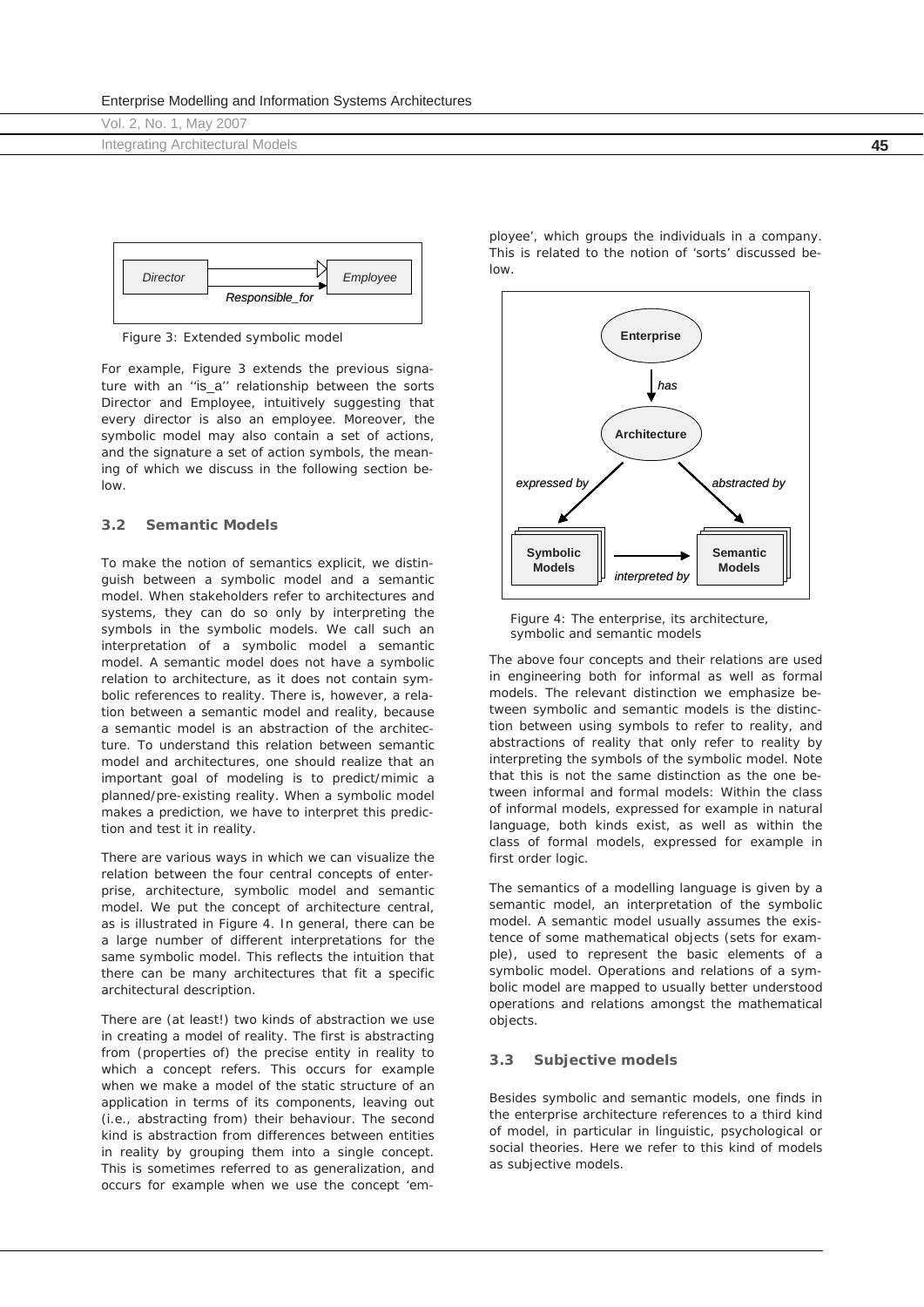|    | Vol. 2, No. 1, May 2007                                 |
|----|---------------------------------------------------------|
| 46 | Farhad Arbab, Frank de Boer, Marcello Bonsangue, et al. |



*Figure 5: Relationship between enterprise, stakeholder, architecture, and architecture description* 

For example, the FRISCO Framework of Information system concepts defines a model as a purposely abstracted, clear, precise and unambiguous conception. This notion of model is what we refer to as a *subjective* model. To better understand this framework, consider the relationships between stakeholder, enterprise, architecture, and architecture description expressed in the form of a tetrahedron in Figure 5 (which is a specialization of the FRISCO tetrahedron [FVV+98]). FRISCO assumes that any viewer that perceives the world around him first produces a conception, i.e., a mental representation, of that part he deems relevant. Such a conception cannot be communicated about directly, unless it is articulated somehow. In other words, a conception needs to be represented. They argue that the distinction between subjective model on the one hand and semantic and symbolic model on the other hand goes back to long philosophical tradition. In particular Peirce [Peir69] argues that both the perception and conception of a viewer are strongly influenced by his interest in the observed universe. As mentioned before, the distinction between subjective, symbolic and semantic model can also traced back to Morris' meaning triangle [Morr46], where a distinction is made between a "sign" (*symbolic model*), "object" (*semantic model*) and "concept" (*subjective model*).

# **4 Integration of models in ArchiMate**

In this section we illustrate how the distinction between symbolic, semantic and subjective models is used in the integration of architectural models, based on results from the ArchiMate project. In doing so, we will use the fictive ArchiSurance case, which was also used in [Lan+05]. Our work on integration of architecture models has, however, also been applied to real-life cases provided by the industrial partners of the ArchiMate project.

#### **4.1 Integration of symbolic models – Static case**

The basis for model integration is an architectural description language, called the ArchiMate language [Lan+05]. Service orientation may typically lead to a layered view of enterprise architecture models, where the service concept is one of the main linking pins between the different layers. *Service layers* with services made available to higher layers are interleaved with *implementation layers* that realize the services. Within a layer, there may also be *internal* services, e.g., services of supporting applications that are used by the end-user applications. How this leads to a stack of service layers and implementation layers is shown in Figure 6. These are linked by *used by* relations, showing how the implementation layers make use of the services of other (typically 'lower') layers, and *realization* relations, showing how services are realized in an implementation layer. In this context, we distinguish three main layers:

- The *business layer* offers products and services to external customers, which are realized in the organization by business processes (performed by business actors or roles).
- The *application layer* supports the business layer with application services which are realized by (software) application components.
- The *technology layer* offers infrastructural services (e.g., processing, storage, and communication services) needed to run applications, realized by computer and communication devices and system software.

A premise of the ArchiMate language is that the general structure of models within the different layers is similar. The same types of concepts and relations are used, although their exact nature and granularity differ. As a result of this uniformity, models created for the different layers can be aligned with each other quite easily. Within each layer, the language is structured according to the three dimensions: internal-external, individualcollective, and behaviour-structure. Figure 7 shows the core concepts that are found in each layer along these dimensions.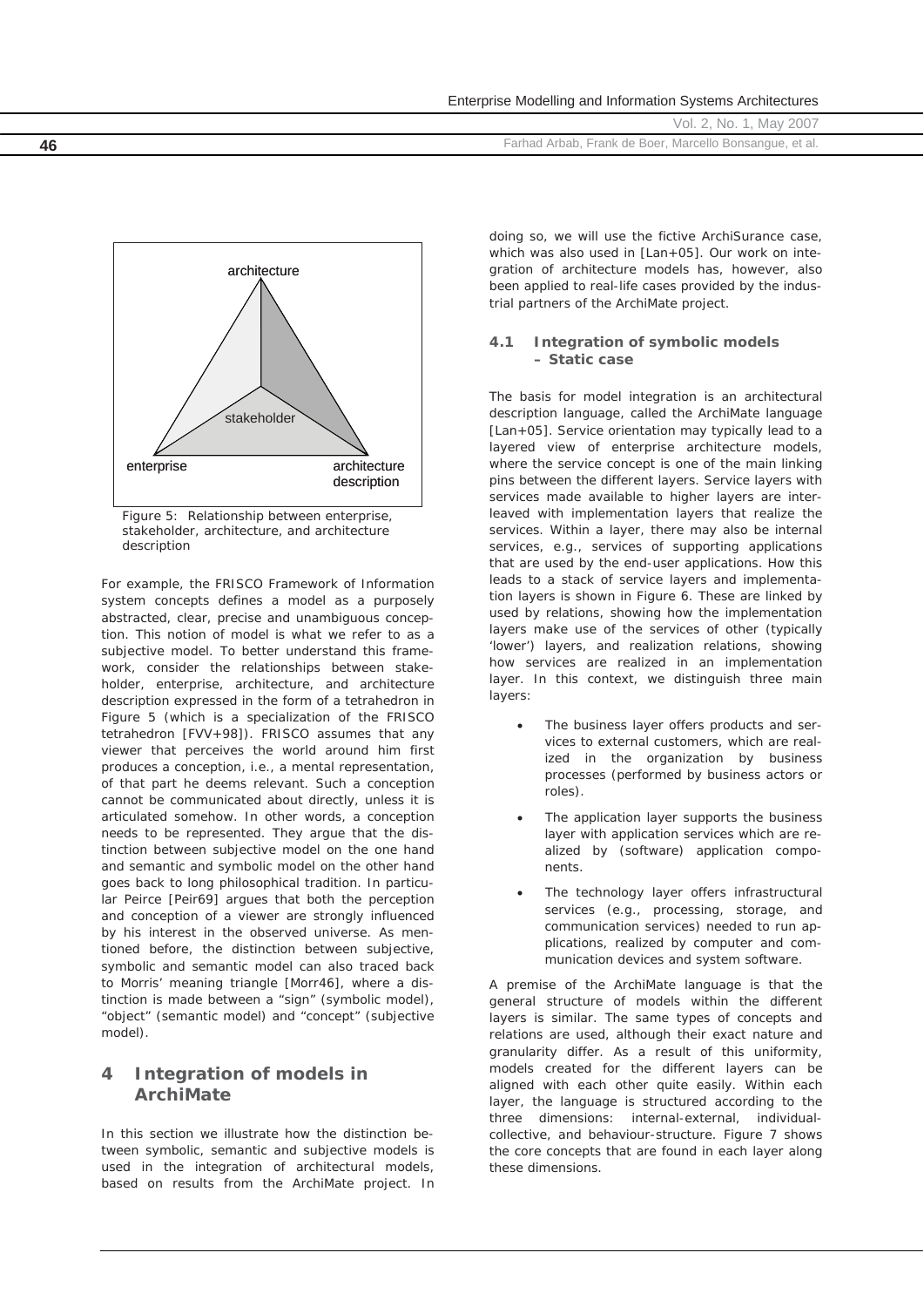Integrating Architectural Models **47**



*Figure 6: Layered view* 

As an example, Figure 8 presents two models, a diagram and a landscape map [SaSt97]. The diagram on the left canvas visualizes five products on the left, five business functions on the right, and ten application components in the middle. The landscape map on the right canvas visualizes an easy to understand 2D 'map'. The two models refer to the same architecture. Moreover, in this particular case the landscape map has been automatically generated from the underlying model.

A more detailed exposition of the ArchiMate language and its uses can be found in [Lan+05]. The language is a coarse grained language, which facilitates the integration of symbolic models. However, the use of a symbolic language also has its limitations, in particular when we are interested in changing models, and when the symbolic models have semantics, which have to be respected. These two issues are discussed in the following two subsections.

## **4.2 Integration of symbolic models – Dynamic case**

Reconsider the situation depicted in Figure 8, and assume that they are integrated in the sense that the landscape map is generated from the diagram.

Now assume moreover that someone changes one of these two models. Then it may be the case that the models are no longer integrated. The problem of the dynamic case of symbolic model integration is to develop techniques to ensure that the models remain integrated.

We introduce special actions-in-models. They are defined in terms of the effects they have on elements of the underlying model. For example, consider a view on a business process model, and an action that merges two processes into a single process. Issues that are relevant for this action are the effects of the merger, for example the removal of processes, the addition of a new process, or the transfer of some relations from an old, removed process to a new process.

Mapping a seemingly simple change to the landscape map onto the necessary modifications of the model may become quite complicated. Since a landscape map abstracts from many aspects of the underlying model, such a mapping might be ambiguous: many different modifications to the model might correspond to the same change of the landscape map. Human intervention is required to solve this, but a landscape map tool might suggest where the impact of the change is located.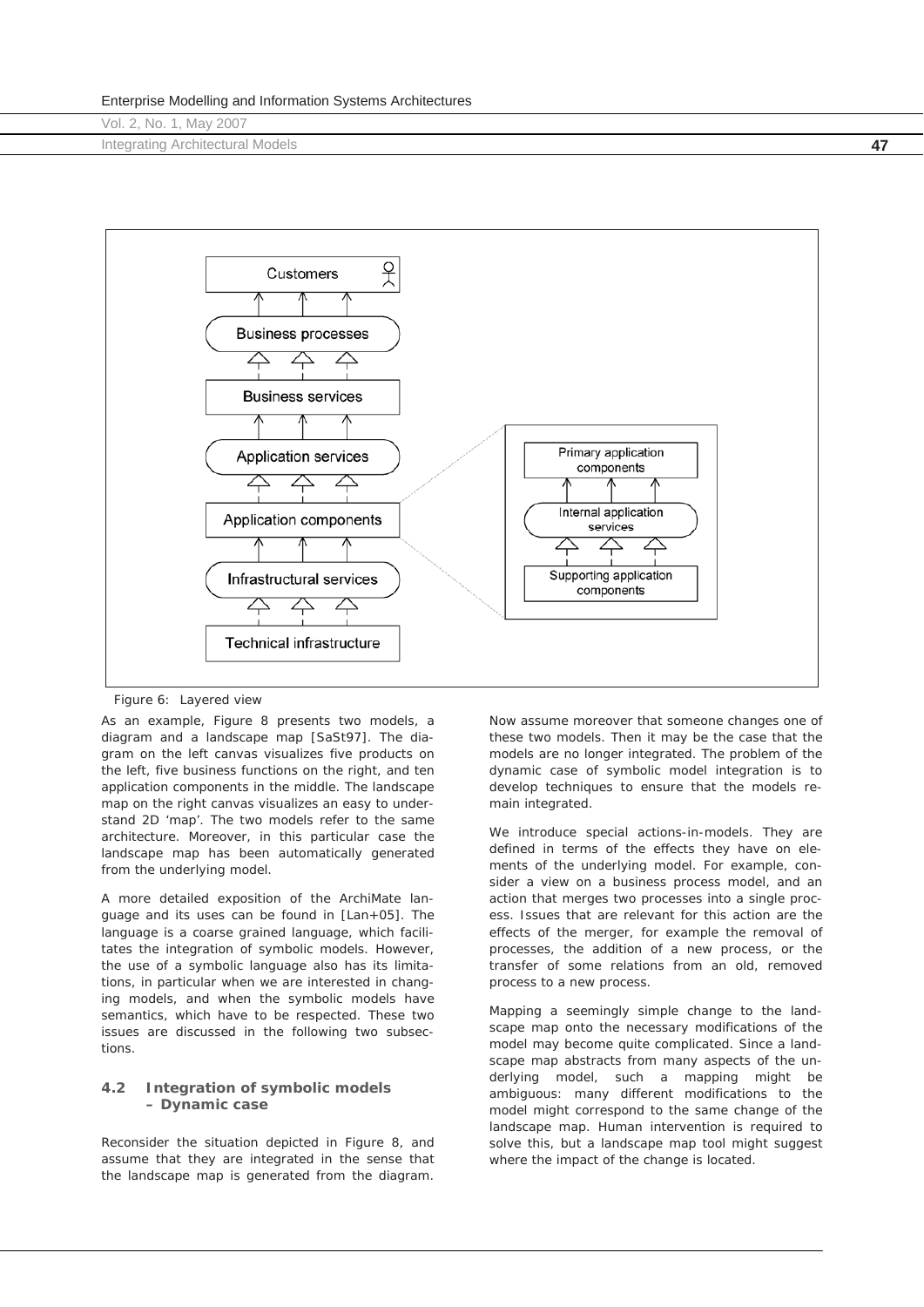**48** Farhad Arbab, Frank de Boer, Marcello Bonsangue, et al.



*Figure 7: The core concepts in three dimensions* 

In the example of Figure 9, one may for instance want to remove the seemingly redundant Legal Aid CRM system by invoking a 'remove overlap' operation on this object. This operation influences both the visualization and the architectural model. Figure 9 illustrates the effects of the operation on the underlying model. First, one selects the object to be removed, in this case the Legal Aid CRM system. The envisaged tool colors this object and maps it back onto the underlying object in the architecture. Next, the relations connecting this object to its environment are computed, possibly using the impact-ofchange analysis techniques described in the following section (the second part of Figure 9). Here, this concerns the relations of Legal Aid CRM with the Web portal and the Legal Aid back-office. These relations will have to be connected to one or more objects that replace the objects that are to be removed. Since we have chosen a 'remove overlap' operation, the landscape tool computes with which other objects Legal Aid CRM overlaps, in this case the CRM system. The relations formerly connecting Legal Aid CRM are then moved to the other CRM system, unless these already exist (e.g., the relation with the Web portal).

Naturally, this scenario presents an ideal situation with minimal user intervention. In reality, a tool cannot always decide how a proposed change is to be mapped back onto the model, and may only present the user with a number of options. For example, if the functionality of the Legal Aid CRM system would overlap with more than one other system, remapping its relations requires knowledge about the correspondence between these relations and the functions realized by these other systems.

### **4.3 Integration of semantic models**

We can go beyond the syntactic approach of integrating symbolic models by taking their semantics into account. In particular, we show that formal methods can be used when we introduce a few basic definitions we briefly explained before, such as signature, symbolic model and interpretation.

For architecture models dealing with dynamical aspects, functional analysis techniques based on formal approaches such as process algebras and data flow networks are useful. Issues such as two roles acting at the same time, overwriting or destroying each other's work, can be identified and then a suitable protocol can be designed to prevent the problem. Thus, a functional behaviour analysis based on formal methods is primarily a qualitative analysis that can detect logical errors, leads to a better consistency and focuses on the logic of models.

The dynamics of a concrete system with an architectural description given by its signature can be specified in different ways; we distinguish between specifications tailored towards control flow modelling and those tailored towards data flow modelling. For control flow modelling, we give a brief introduction into process algebra, while for data flow modelling, we introduce the reader into data flow networks.

To illustrate the use of these formal methods, we use the enterprise architecture of a small company, ArchiSell, modelled using the ArchiMate language. In ArchiSell, employees sell products to customers, while various suppliers deliver the products to ArchiSell. Employees of ArchiSell are responsible for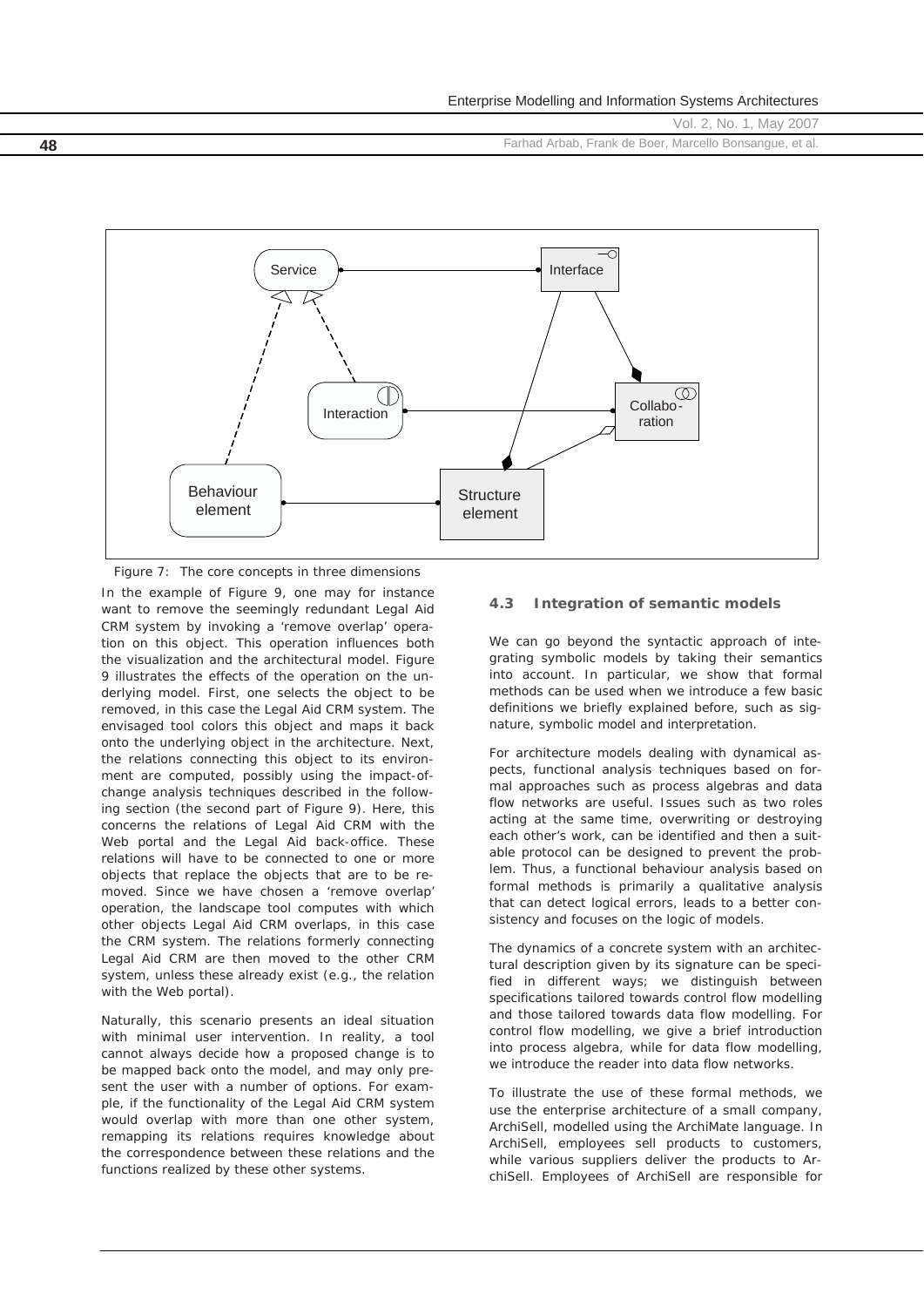### Enterprise Modelling and Information Systems Architectures

Vol. 2, No. 1, May 2007

Integrating Architectural Models **49**



*Figure 8: Model with associated landscape map view* 

ordering products and for selling them. Once products are delivered to ArchiSell, each product is assigned to an owner responsible for selling the product. More specifically, we look at the business process architecture for ordering products, visualized in Figure 10. To describe this enterprise we use the ArchiMate modelling concepts and their relationships. In particular, we use structural concepts (*product*, *role* and *object*) and structural relationships (*association*), but also behavioural concepts (process) and behavioural relationships (*triggering*). Behavioural and structural concepts are connected by means of the *assignment* (the lines with the black dots) and *access* (the dotted lines with arrow) relations.

In order to fulfil the business process for ordering a product, an employee has to perform the following activities:

Before placing an order, an employee must register the order within the Order Registry. This Order Registry is for administration purposes. It is used to check orders upon acceptance of goods later in the process.

Orders contain a list of products to be ordered.

- After that, the employee places the order with the supplier. Based on the order, the supplier is supposed to collect the products and to deliver them as soon as possible.
- As soon as the supplier delivers the products, the employee first checks if there is an order that refers to this delivery. Then, the employee accepts the products.
- Next, the employee registers the acceptance of the products within the Product Registry and determines which employee will be the owner of the products.

Although the example is rather trivial, it serves to illustrate how an architecture description can be formalized and how it can be subjected to functional analysis.

To obtain a formal model of a system as a semantic interpretation of the symbolic model of its architectural description, we start with an interpretation of the signature. An *interpretation I* of the types of a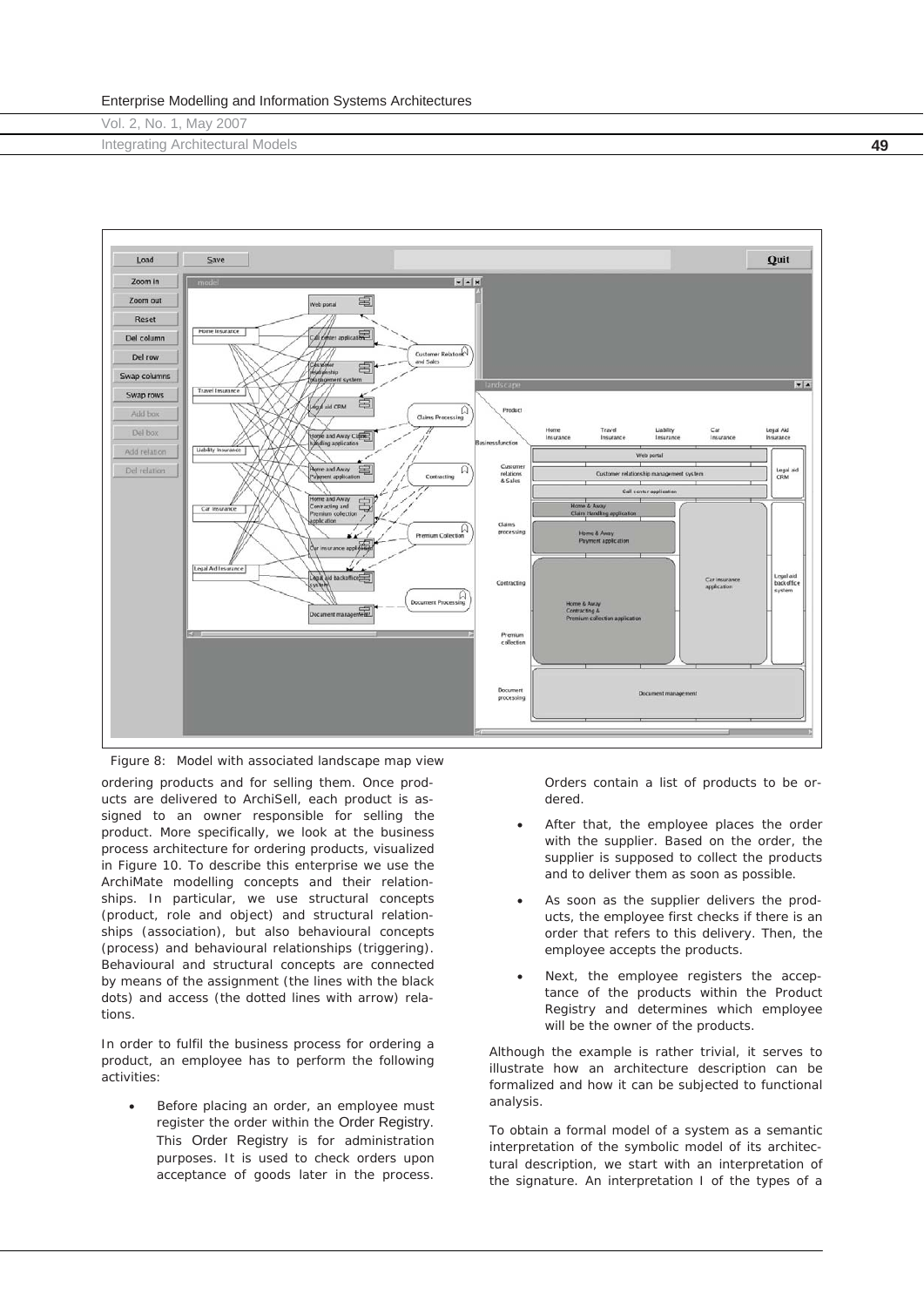Vol. 2, No. 1, May 2007 **50** Farhad Arbab, Frank de Boer, Marcello Bonsangue, et al.

signature assigns to each primitive sort *S* a set *I*(*S*) of *individuals* of sort *S* which respects the sub-sort ordering: if  $S_1$  is a sub-sort of  $S_2$  then  $I(S_1)$  is a subset of  $I(S_2)$ . Any primitive sort is interpreted by a subset of a universe which is given by the union of the interpretation of all primitive sorts. The subset relation expresses the hierarchy between primitive sorts. An interpretation *I* of the primitive sorts of a signature of an architecture can be inductively extended to an interpretation of more complex types. For example, an interpretation of the product type  $T_1$  $\times$  *T<sub>2</sub>* is given by the Cartesian product  $I(T_1) \times I(T_2)$  of the sets  $I(T_1)$  and  $I(T_2)$ . The function type  $T_1 \rightarrow T_2$ thus denotes the set of all functions from the universe to itself such that the image of  $I(T_1)$  is contained in  $I(T_2)$ . In general, there can be a large number of different interpretations for a signature. This reflects the intuition that there are many possible architectures that fit a specific architectural de-

The semantic model of a system involves its concrete components and their concrete relationships, which may change in time because of the dynamic behavior of a system. To refer to the concrete situation of a system, we have to extend its signature with names for referring to the individuals of the types and relations. For a symbolic model, we denote by *n* : *T* a name *n*, which ranges over individuals of type *T*.

scription.

To formalize the behavior of a system using this semantic model, we can, for instance, use process algebra. Process algebra [BaWe90, BePS01] is a formal description technique for specifying the control flow behavior of complex systems. Note, however, that process algebra is mainly intended to express the semantics of the actual flow of the process and only to a lesser extend for the formalization of resource allocations, etc. Starting from the language syntax, each statement of the language is supplied with some kind of behavior, and a semantic equivalence says which behaviors are identical. Process algebras express such equivalences in *axioms* or *equational laws*. The axioms are to be *sound*, i.e., if two behaviors can be equated then they are semantically equivalent. The converse statement is optional, and is called *completeness*, i.e., if two behaviors are semantically equivalent then they can be equated.

Data flow diagrams can be used to provide a clear representation of any business function. The technique starts with an overall picture of the business and continues by analyzing each of the functional areas of interest. This analysis can be carried out to

the level of detail required. The technique exploits a method called top-down expansion to conduct the analysis in a targeted way. The result is a series of diagrams that represent the business activities in a way that is precise, clear and easy to communicate.

Enterprise Modelling and Information Systems Architectures

In a data flow interpretation of the ArchiSell process, we consider each individual process step as an independent data-consuming/data-producing entity. Such an entity has *input ports* and *output ports*. Within the data flow interpretation we are interested in the data flow within the process, but not directly in the actors (or roles) that perform the process. Therefore, this interpretation is specifically suited for situations in which many details are known about the data and less about the actors. However, as we will illustrate, a data flow interpretation can help us in the assignment of actors to process steps.

Figure 11 illustrates the way in which we can interpret the example as a data flow network. Note the following:

- We leave out any information about roles and individuals within the role sort. So, the data flow diagram does not contain information about which actor performs which process steps.
- We specify registries as stores, i.e., special functions, which resemble places in which information can be stored and from which the same information can be retrieved later.
- We explicitly identify which input/output ports receive/send which kind of values. A practical way is to begin with identifying the values on the input/output ports, and then to connect the output ports to other input ports.

### **4.4 Integration of subjective models**

Just as semantic models are important to enterprise architecture because they are a bridge to formal methods and theoretical computer science, subjective models are important to enterprise architecture as they are a bridge to for example linguistic, psychological and social theories. Consequently, using semantic models we argue that this distinction with symbolic models facilitates (or opens up) the use of formal methods in enterprise architecture, here using subjective models we argue that its distinction with symbolic and semantic models facilitates the use of (computational) linguistic methods in enterprise architecture.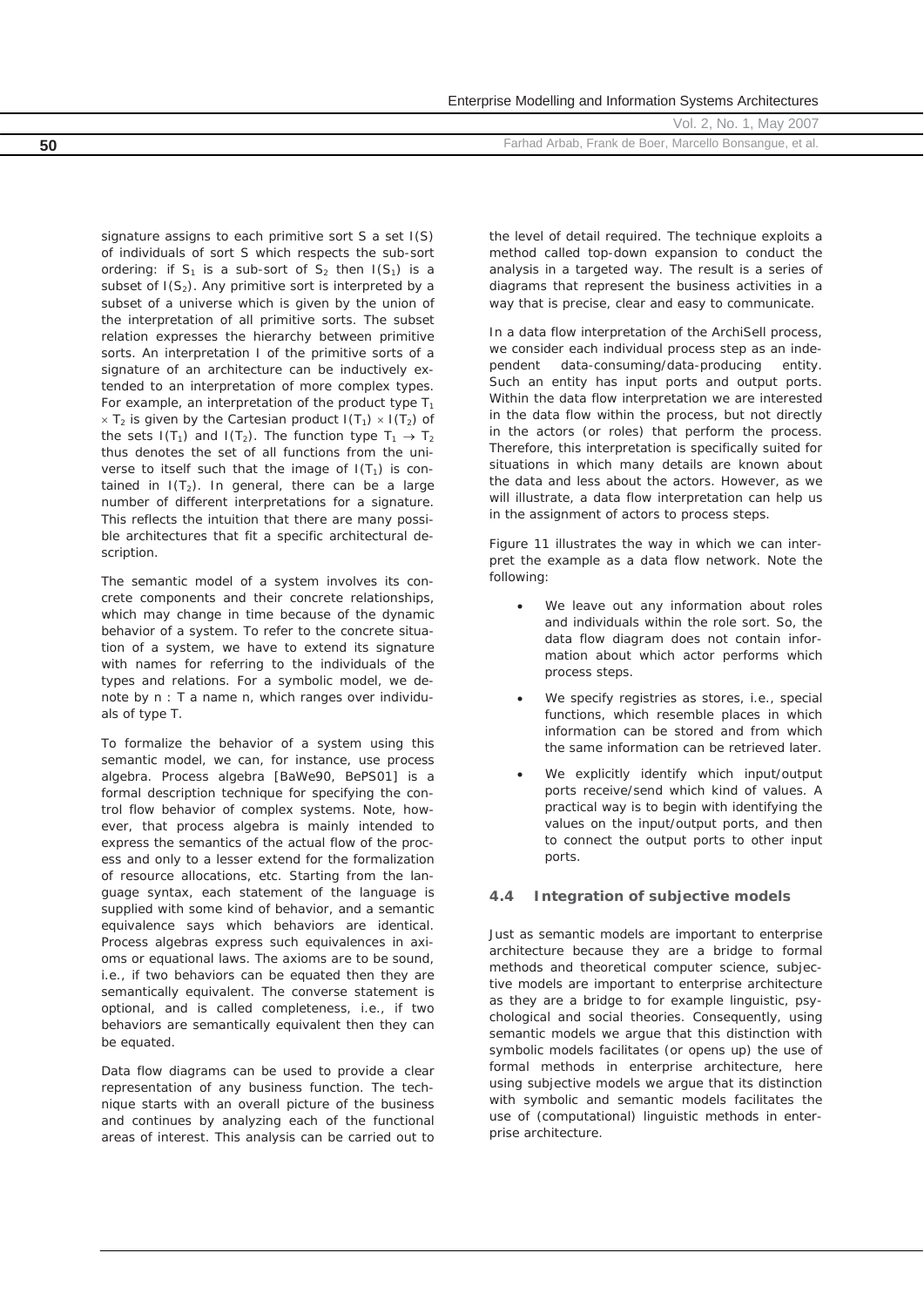Integrating Architectural Models **51**



*Figure 9: Editing a landscape map*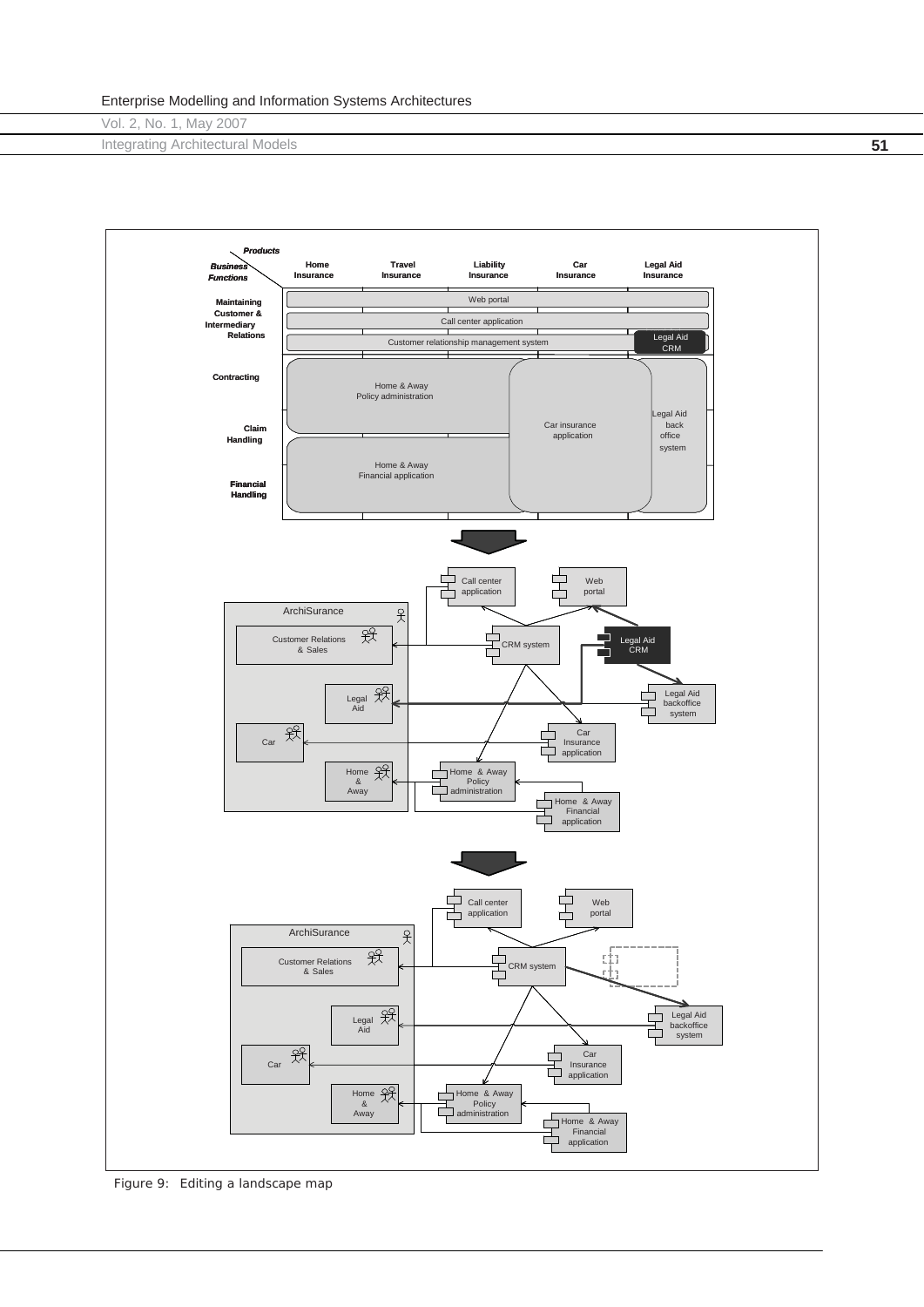**52** Farhad Arbab, Frank de Boer, Marcello Bonsangue, et al.



*Figure 10: An example business-process architecture* 

The ArchiMate project has not directly addressed these ideas, but current research within our group is indeed looking at ways to aid groups of actors to disambiguate models (such as architectural models) and also ground their common understanding [HoBP05, HoPW05a, HoPW05d, HoPW05b, PrVH05, HoPR05, HoPW05c]. This requires a combination between formal approaches and communicative approaches from social sciences. The distinction will be important for the following applications:

- To create a mutual understanding among stakeholders, we need to ensure that the subjective models that they harbour are as similar as possible. Because of their different backgrounds, fields of expertise, needs, and possibly even their psychological makeup, different stakeholders may need distinct symbolic models to arrive at approximately the same subjective model.
- Especially important in this respect is to bring about a successful communication on relations among different domains described by different architectures (e.g., processes vs. applications), since this will often involve multiple groups of stakeholders. Clear communication is also very important in the case of outsourcing of parts of the implementation of an architecture to external organizations. The original architect is often not available to explain the meaning of a design, so the architecture should speak for itself.

## **5 Related Work**

A wide variety of organization and process modelling languages are currently in use. The conceptual domains that are covered differ from language to language. In many languages, the relations between domains are not clearly defined. Some of the most popular languages are proprietary to a specific software tool. Relevant languages in this category include the ebXML set of standards for XML-based electronic business [Busi01], developed by OASIS and UN/CEFACT, IDEF [USAD93], originating from the US Ministry of Defence, PCE [Sche94], part of the widely used ARIS Toolset, and the Testbed language for business process modelling [EJO+99]. Recent standardization efforts in this area are carried out by the Business Process Management Initiative, with the graphical Business Process Modelling Notation BPMN [BPMI03] as its main result. Support for this language from vendors of business process modelling and enterprise architecture tools is increasing. However, the scope of these languages is typically limited to business processes alone. They tend not to provide concepts for modelling e.g. organizational structures, data models, or the relation/integration between business activities and supporting IT applications, making it of limited use in enterprise architecture.

In contrast to organization and business process modelling, where there is no single, standard modelling language, in software modelling the Unified Modelling Language (UML) [BoRJ99] has become a true world standard. UML is the mainstream model-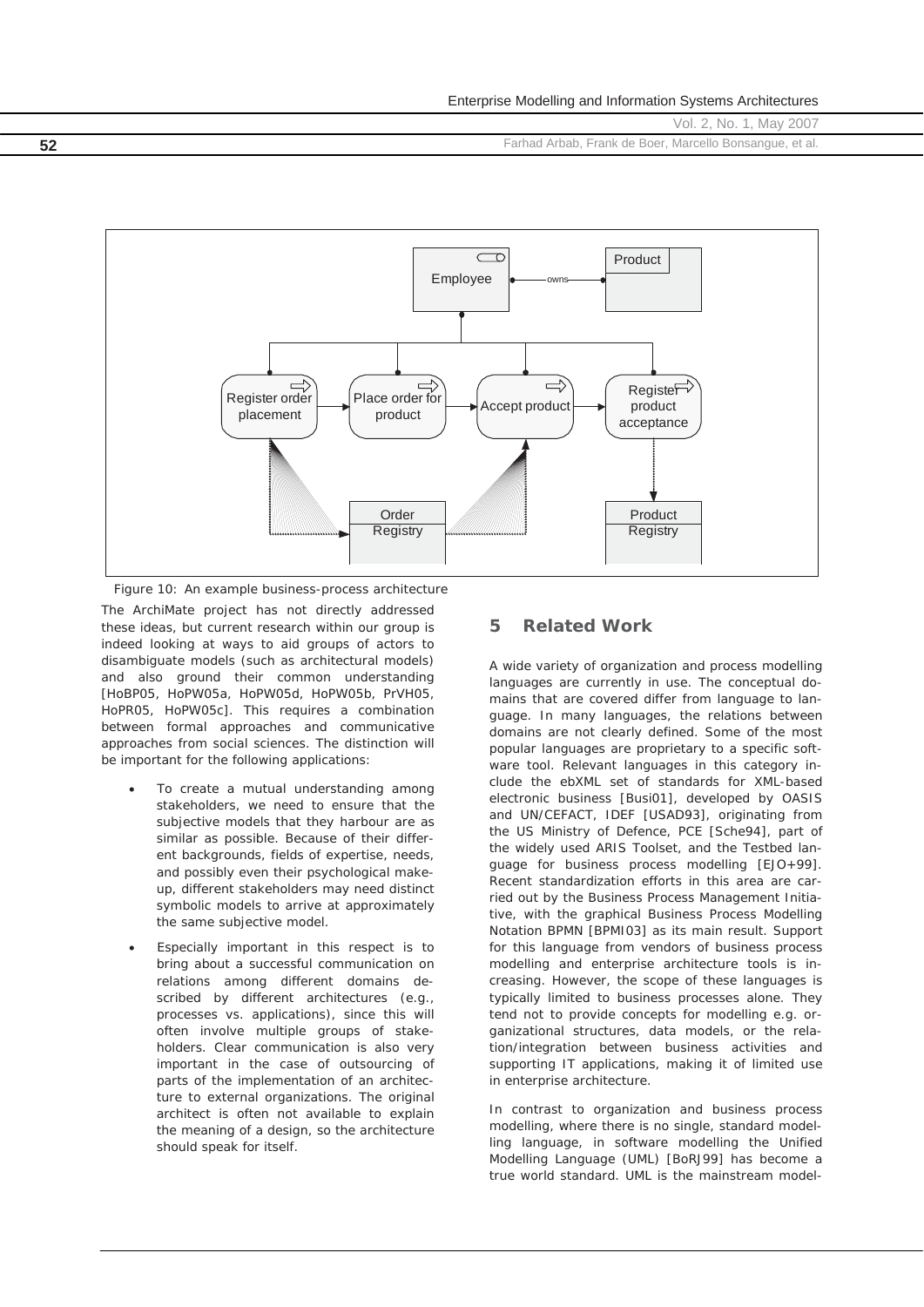Integrating Architectural Models **53**





ling approach within IT, and its use is expanding into other areas, e.g., in business modelling [ErPe98]. Compared to the earlier versions, the support for architectural modelling has improved in the recent UML 2.0 standard [OMG03]. Still, at present, the integration between the different models remains limited, although the advent of model-driven system development also requires such integration [Fran03]. Furthermore, the modelling languages used in the UML standard are of limited use to enterprise architecture. The UML has a so-called profile for Enterprise Distributed Object Computing (EDOC), which provides an architecture and modelling support for collaborative or Internet computing, with technologies such as web services, Enterprise Java Beans, and Corba components [OMG02]. This makes UML an important language not only for modelling software systems, but also for business processes and for general business architecture. The UML has either incorporated or superseded most of the older IT modelling techniques still in use. However, it is not easily accessible and understandable for managers and business specialists; therefore, special visualizations and views of UML models should be provided. Another important weakness of the UML is the large number of diagram types, with poorly defined relations between them. This is another illustration of the lack of integration discussed in the introduction of this paper. Given the importance of the UML, other modelling languages will likely provide an interface or mapping to it.

Most languages mentioned above provide concepts to model, e.g., detailed business processes, but not the relationships between different processes. They are therefore not particularly suited to model architectures ([1999-IEEE-Architecture]). Architecture description languages (ADLs) define high-level concepts for architecture description, such as components and connectors. A large number of ADLs have been proposed, some for specific application areas, some more generally applicable, but mostly with a

focus on software architecture. [MeTa00] describe the basics of ADLs and compare the most important ADLs with each other. Most have an academic background, and their application in practice is limited. However, they have a sound formal foundation, which makes them suitable for unambiguous specifications and amenable to different types of analysis. The ADL ACME [GaMW97] is widely accepted as a standard to exchange architectural information, also between other ADLs. There are initiatives to integrate ACME in UML, both by defining translations between the languages and by a collaboration with OMG to include ACME concepts in UML 2.0 [OMG03]. In this way, the concepts will be made available to a large user base and be supported by a wide range of software tools. This obviates the need for a separate ADL for modeling software systems. The Architecture Description Markup Language (ADML) was originally developed as an XML encoding of ACME.

Another important trend is OMG's Model Driven Architecture (MDA) approach [Fran03]. Although it strongly leans on OMG standards such as UML, the applicability of the approach is not limited to specific languages. MDA comprises three abstraction levels:

- The requirements for the system are modelled in a Computation Independent Model (CIM) describing the situation in which the system will be used. Such a model is sometimes called a subjective model or a business model. It hides much or all information about the use of automated data processing systems.
- The Platform Independent Model (PIM) describes the operation of a system while hiding the details necessary for a particular platform. A PIM shows that part of the complete specification that does not change from one platform to another.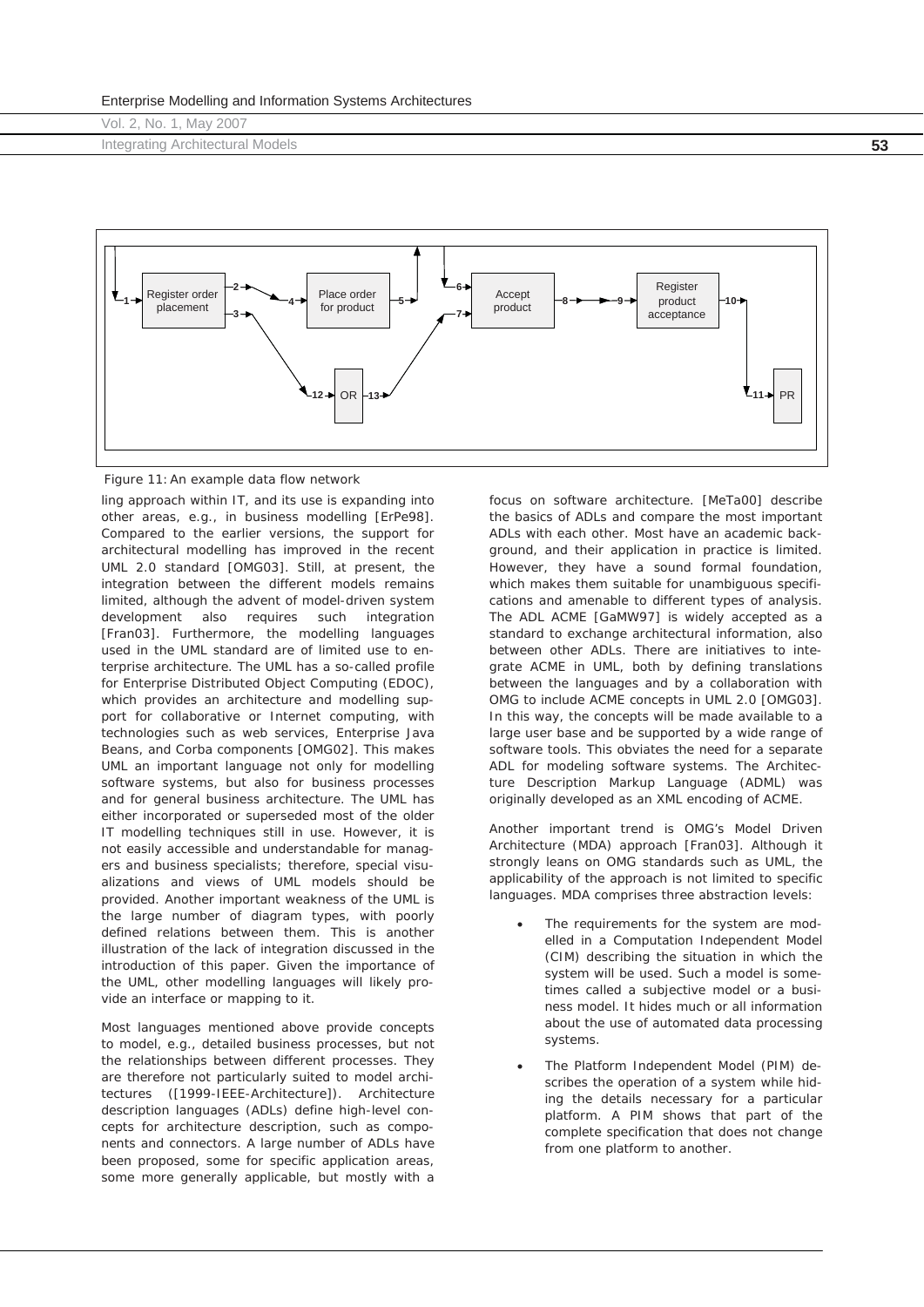|    | Vol. 2, No. 1, May 2007                                 |
|----|---------------------------------------------------------|
| 54 | Farhad Arbab, Frank de Boer, Marcello Bonsangue, et al. |
|    |                                                         |

x A Platform Specific Model (PSM) combines the specifications in the PIM with the details that specify how that system uses a particular type of platform.

UML is endorsed as the modelling language for both PIMs and PSMs. At the CIM level, which roughly corresponds with the enterprise-architectural level at which the ArchiMate ideas are targeted, things are still less clear.

Finally, work on ontology engineering is also relevant to the issue of model integration. Ontology engineering [Guar98] starts from the same semantic interpretation of symbolic models as we discussed in section typically in a description logic [BCM+03]. Though description logics are a useful combination of expressive power and computational efficiency, other alternatives to describe relations among concepts are for example relational algebras. In this paper we have not discussed these areas (see e.g. the ArchiMate book [Lan+05] for a further discussion), but raised the question relevant in architecture about representation and reasoning about dynamics. Within the area of description logic (see e.g. the description logic handbook [BCM+03]) various extensions have been proposed to description logics. What we have shown here and in more detail in [BBJS05], based on the same signature we can also use modelling and analysis techniques from other formal methods like process algebra or dataflow networks. Summarizing, whereas the work on ontology is relevant for enterprise architecture as well as many other areas, such as for example the semantic web, we focus in this paper on issues which have been raised in our project as particular for enterprise architecture: how to deal with dynamics of models, how to interpret the actions in behaviour models, where we make the point that starting from a given signature extracted from a diagram, they can even be interpreted in completely distinct models like process algebras and dataflow networks.

## **6 Conclusion**

A *subjective* model is an abstract and unambiguous representation of something (in the real world) that focuses on specific aspects or elements and abstracts from other elements, based on the purpose for which the model is created. Subjective models are represented using some *symbolic model*, which has a formal semantics leading to a *semantic model*. Because of their formalized structure, models lend themselves to various kinds of automated processing, visualization, analysis, tests, and simulations. Furthermore, the rigour of a model-based approach also compels architects to work in a more meticulous way and helps to dispel the unfavourable reputation

of architecture as just drawing some 'pretty pictures'.

Enterprise Modelling and Information Systems Architectures

An integrated architectural approach is indispensable to control today's complex organizations and information systems. It is widely recognized that a company needs to 'do architecture'; the legacy spaghetti of the past has shown us that business and IT development without an architectural vision leads to uncontrollable systems that can only be adapted with great difficulty. However, architectures are seldom defined on a single level. Within an enterprise, many different but related issues need to be addressed. Business processes should contribute to an organization's products and services, applications should support these processes, systems and networks should be designed to handle the applications, and all of these should be in line with the overall goals of the organization. Many of these domains have their own architecture practice, and hence different aspects of the enterprise will be described in different architectures. These architectures cannot be viewed in isolation.

The core of our approach to enterprise architecture is therefore that multiple domains should be viewed in a coherent, integrated way. We provide support for architects and other stakeholders in the design and use of such integrated architectures. To this end, we have to provide adequate concepts for specifying architectures on the one hand, and on the other hand support the architect with visualization and analysis techniques that create insight in their structure and relations. In this approach, relations with existing standards and tools are to be emphasized; we aim to integrate what is already available and useful. The approach that we follow is very generic and systematically covers both the necessary architectural concepts and the supporting techniques for visualization, analysis and use of architectures.

Finally, as mentioned in the introduction, it should be noted that the results of the ArchiMate project are indeed being used increasingly in industry. Both in the Netherlands and beyond, while tool vendors such as BizzDesign, IDS Scheer and Troux provide support for the ArchiMate language. Maintenance and proliferation of the language is managed and monitored by the ArchiMate foundation<sup>4</sup>.

4 http://www.archimate.com

-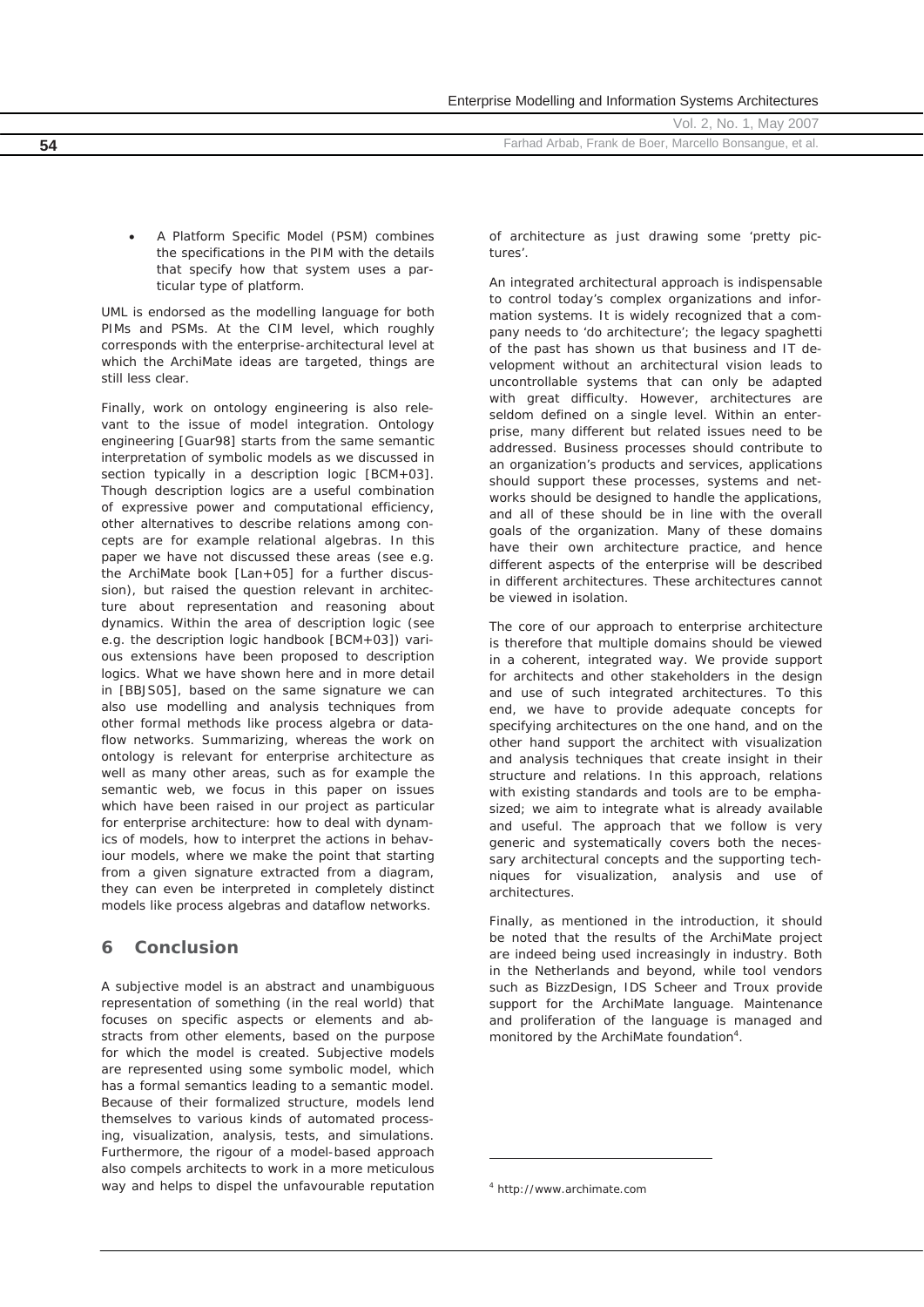Integrating Architectural Models **55**

## **7 References**

- [BBJS05] F.S. de Boer, M.M. Bonsangue, J. Jacob, and A. Stam. Enterprise Architecture Analysis with XML. In *Proceedings of the 38th Annual Hawaii International Conference on System Sciences (HICSS'05), Big Island, Hawaii, USA*, page 222, Piscataway, New Jersey, USA, January 2005. IEEE Computer Society Press.
- [BCM+03] F. Baader, D. Calvanese, D. McGuinness, D. Nardi, and P. Patel-Schneider, editors. *The Description Logic Handbook - Theory, Implementation and Applications*. Cambridge University Press, Cambridge, United Kingdom, EU, January 2003.
- [Boar99] B.H. Boar. *Constructing Blueprints for Enterprise IT architectures*. Wiley, New York, New York, USA, 1999.
- [Bosm02] H. Bosma. Requirements. Technical Report ArchiMate/D4.1, December 2002.
- [BPMI03] BPMI. The Business Process Modeling Notation. Technical report, Business Process Management Initiative, 2003.
- [BePS01] J.A. Bergstra, A. Ponse, and S.A. Smolka, editors. *Handbook of Process Algebra*. Elsevier Science Publishers, North Holland, 2001.
- [BoRJ99] G. Booch, J. Rumbaugh, and I. Jacobson. *The Unified Modelling Language User Guide*. Addison Wesley, Reading, Massachusetts, USA, 1999.
- [Busi01] Business Process Project Team. *ebXML Business Process Specification Schema Version 1.01*. 2001.
- [BaWe90] J.C.M. Baeten and W.P. Weijland. *Process Algebra*. Cambridge University Press, Cambridge, United Kingdom, EU, 1990.
- [EJO+99] H. Eertink, W. Janssen, P. Oude Luttighuis, W. Teeuw, and C. Vissers. A Business Process Design Language. In *Proceedings of the First World Congress on Formal Methods*, 1999.
- [ErPe98] H.-E. Eriksson and M. Penker. *Business Modeling with UML: Business Patterns at Work*. Wiley, New York, New York, USA, 1998.
- [Fran03] D.S. Frankel. *Model Driven Architecture: Applying MDA to Enterprise Computing*. Wiley, New York, New York, USA, 2003.
- [FVV+98] E.D. Falkenberg, A.A. Verrijn-Stuart, K. Voss, W. Hesse, P. Lindgreen, B.E. Nilsson, J.L.H. Oei, C. Rolland, and R.K. and Stamper, editors. *A Framework of Information Systems Concepts*. IFIP WG 8.1 Task Group FRISCO, IFIP, Laxenburg, Austria, EU, 1998.
- [GaMW97] D. Garlan, R.T. Monroe, and D. Wile. ACME: An Architecture Description Interchange Language. In *Proceedings of CASCON '97*, pages 169-183, 1997.
- [Guar98] N. Guarino. Formal Ontology and Information Systems. In N. Guarino, editor, *Proceedings of FOIS'98, Trento, Italy, EU*, pages 3-15, Amsterdam, The Netherlands, EU, June 1998. IOS Press.
- [HoBP05] S.J.B.A. Hoppenbrouwers, A.I. Bleeker, and H.A. (Erik) Proper. Facing the Conceptual Complexities in Business Domain Modeling. *Computing Letters*, 1(2):59-68, 2005.
- [HoPR05] S.J.B.A. Hoppenbrouwers, H.A. (Erik) Proper, and V.E. van Reijswoud. Navigating the Methodology Jungle - The communicative role of modelling techniques in information system development. *Computing Letters*, 1(3), 2005.
- [HoPW05a] S.J.B.A. Hoppenbrouwers, H.A. (Erik) Proper, and Th.P. van der Weide. A Fundamental View on the Process of Conceptual Modeling. In *Conceptual Modeling - ER 2005 - 24 International Conference on Conceptual Modeling*, volume 3716 of *Lecture Notes in Computer Science*, pages 128-143, June 2005.
- [HoPW05b] S.J.B.A. Hoppenbrouwers, H.A. (Erik) Proper, and Th.P. van der Weide. Formal Modelling as a Grounded Conversation. In G. Goldkuhl, M. Lind, and S. Haraldson, editors, Proceedings of the 10th International Working Conference on t he Language Action Perspective on Communication Modelling (LAP'05), pages 139-155, Kiruna, Sweden, EU, June 2005. Linköpings Universitet and Hogskolan I Boras, Linköping, Sweden, EU.
- [HoPW05c] S.J.B.A. Hoppenbrouwers, H.A. (Erik) Proper, and Th.P. van der Weide. Towards explicit strategies for modeling. In T.A. Halpin, K. Siau, and J. Krogstie, editors, Proceedings of the Workshop on Evaluating Modeling Methods for Systems Analysis and Design (EMMSAD'05), held in conjunctiun with the 17th Conference on Advanced Information Systems 2005 (CAiSE 2005), Porto, Portugal, EU, pages 485-493. FEUP, Porto, Portugal, EU, 2005.
- [HoPW05d] S.J.B.A. Hoppenbrouwers, H.A. (Erik) Proper, and Th.P. van der Weide. Understanding the Requirements on Modelling Techniques. In O. Pastor and J. Falcao e Cunha, editors, *17th International Conference on Advanced Information Systems Engineering, CAiSE 2005, Porto, Portugal, EU*, volume 3520 of *Lecture Notes in Computer Science*, pages 262-276, Berlin, Germany, EU, June 2005. Springer-
- Verlag. [HeVa93] J.C. Henderson and N. Venkatraman. Strategic alignment: Leveraging information technology for transforming organizations. *IBM Systems Journal*, 32(1):4-16, 1993.
- [IEEE00] Recommended Practice for Architectural Description of Software Intensive Systems. Technical Report IEEE P1471-2000, The Architecture Working Group of the Software Engineering Committee, Standards Department, IEEE, Piscataway, New Jersey, USA, September 2000.
- [Jaga95] R. Jagannathan. Dataflow Models. In E.Y. Zomaya, editor, *Parallel and Distributed Computing Handbook*. McGraw-Hill, New York, New York, USA, 1995.
- [JLB+04] H. Jonkers, M.M Lankhorst, R. van Buuren, S.J.B.A. Hoppenbrouwers, M. Bonsangue, and L. van der Torre. Concepts for Modeling Enterprise Architectures. *International Journal of Cooperative Information Systems*, 13(3):257-288, 2004.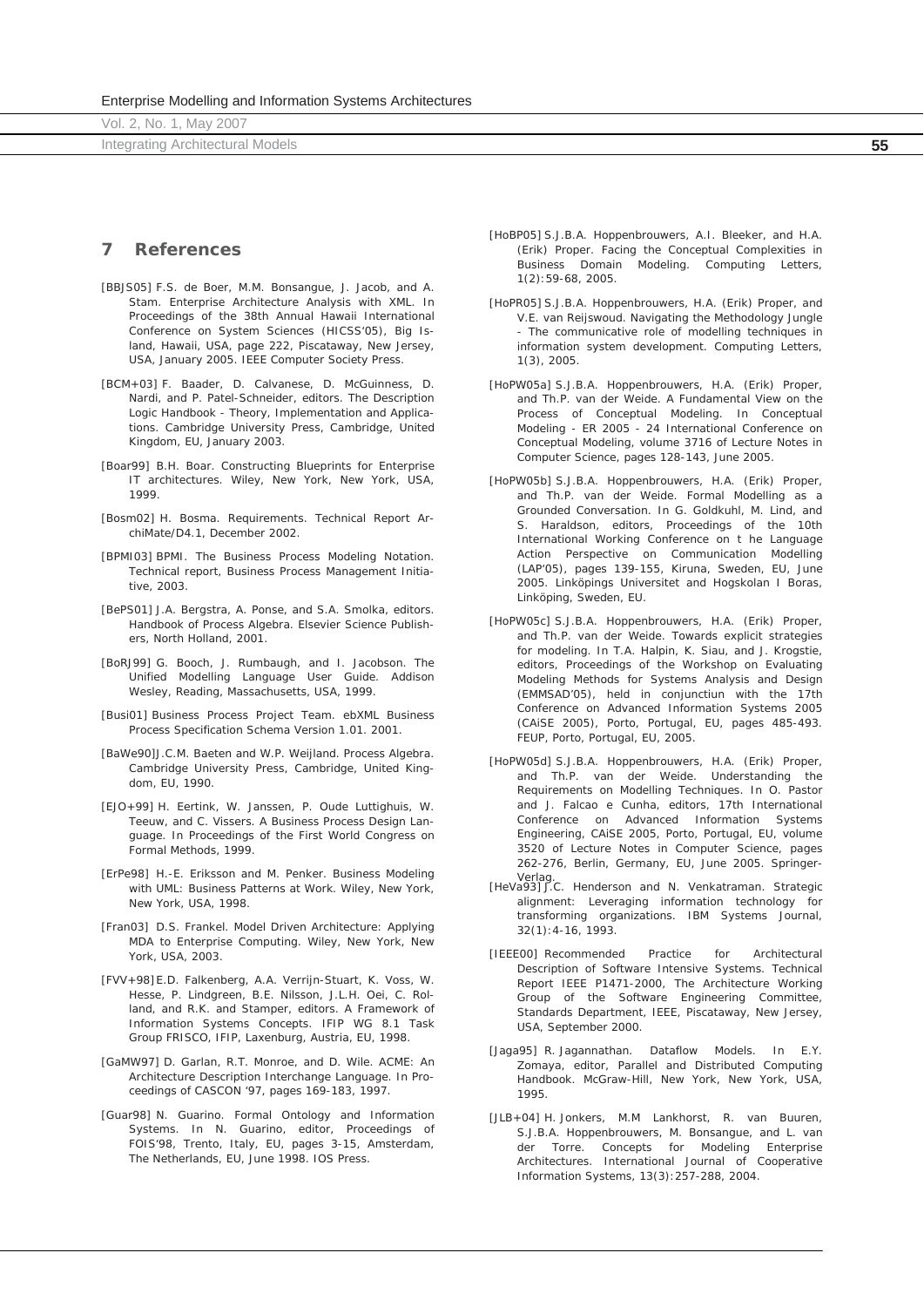Enterprise Modelling and Information Systems Architectures

Vol. 2, No. 1, May 2007

**56** Farhad Arbab, Frank de Boer, Marcello Bonsangue, et al.

- [JVB+03] H. Jonkers, G.E. Veldhuijzen van Zanten, R. van Buuren, F. Arbab, F. de Boer, M. Bonsangue, H. Bosma, H. ter Doest, L. Groenewegen, J. Guillen Scholten, S.J.B.A. Hoppenbrouwers, M.-E. Iacob, W. Janssen, M.M. Lankhorst, D. van Leeuwen, H.A. (Erik) Proper, A. Stam, and L. van der Torre. Towards a Language for Coherent Enterprise Architecture Descriptions. In M. Steen and B.R. Bryant, editors, *7th IEEE International Enterprise Distributed Object Computing Conference (EDOC 2003), Brisbane, Queensland, Australia*, pages 28-39, Los Alamitos, California, USA, September 2003. IEEE.
- [Lan+05] M.M. Lankhorst and others. *Enterprise Architecture at Work: Modelling, Communication and Analysis*. Springer, Berlin, Germany, EU, 2005.
- [Morr46] C. Morris. *Signs, Language and Behaviour*. Prentice-Hall/Braziller, New York, New York, USA,
- 1946. [MeTa00] N. Medvidovic and R.N. Taylor. A classification and comparison framework for software architecture description languages. *IEEE Transactions on Software Engineering*, 26(1):70-93, January 2000.
- [OMG02] OMG. UML Profile for Enterprise Distributed Object Computing Specification. Technical report, The Object Management Group, 2002.
- [OMG03] OMG. UML 2.0 Superstructure Specification Final Adopted Specification. Technical Report ptc/03-08-02, August 2003.
- [Peir69] C.S. Peirce. *Volumes I and II Principles of Philosophy and Elements of Logic*. Collected Papers of C.S. Peirce. Harvard University Press, Boston, Massachusetts, USA, 1969.
- [PrVH05] H.A. (Erik) Proper, A.A. Verrijn-Stuart, and S.J.B.A. Hoppenbrouwers. Towards Utility-based Selection of Architecture-Modelling Concepts. In S. Hartmann and M. Stumptner, editors, *Proceedings of the Second Asia-Pacific Conference on Conceptual Modelling (APCCM2005), Newcastle, New South Wales, Australia*, volume 42 of *Conferences in Research and Practice in Information Technology Series*, pages 25- 36, Sydney, New South Wales, Australia, January 2005. Australian Computer Society.
- [Sche94] A.-W. Scheer. *Business Process Engineering: Reference Models for Industrial Enterprises*. Springer, Berlin, Germany, EU, 2nd edition, 1994.
- [ShGa96] M. Shaw and D. Garlan. *Software Architecture: Perspectives on an Emerging Discipline*. Prentice-Hall, Englewood Cliffs, New Jersey, USA, 1996.
- [SaSt97] W. van der Sanden and B. Sturm. *Informatiearchitectuur - de infrastructurele benadering*. Panfox, Rosmalen, The Netherlands, EU, 1997. In Dutch.
- [TaCa93] D. Tapscott and A. Caston. *Paradigm Shift The New Promise of Information Technology*. McGraw-Hill, New York, New York, USA, 1993.
- [Turn87] K.J. Turner. An Architectural Semantics for LOTOS. In *Proceedings of the 7th International Conference on Protocol Specification, Testing, and Verification*, pages 15-28, 1987.

[USAD93] U.S.A. Department of Commerce. *Integration Definition for Function Modeling (IDEF0) Draft*. Federal Information Processing Standards Publication. 1993.

#### **Farhad Arbab, Frank de Boer**

Centrum voor Wiskunde en Informatica Amsterdam The Netherlands {farhad.arbab|f.s.de.boer}@cwi.nl

#### **Marcello Bonsangue**

Leiden Institute of Advanced Computer Science Leiden University The Netherlands marcello@liacs.nl

#### **Marc Lankhorst**

Telematica Instituut Enschede The Netherlands marc.lankhorst@telin.nl

#### **Erik Proper**

Instititute for Computing and Information Science Radboud University Nijmegen Nijmegen The Netherlands e.proper@cs.ru.nl

#### **Leendert van der Torre**

Computer Science and Communications University of Luxembourg Luxembourg leon.vandertorre@uni.lu